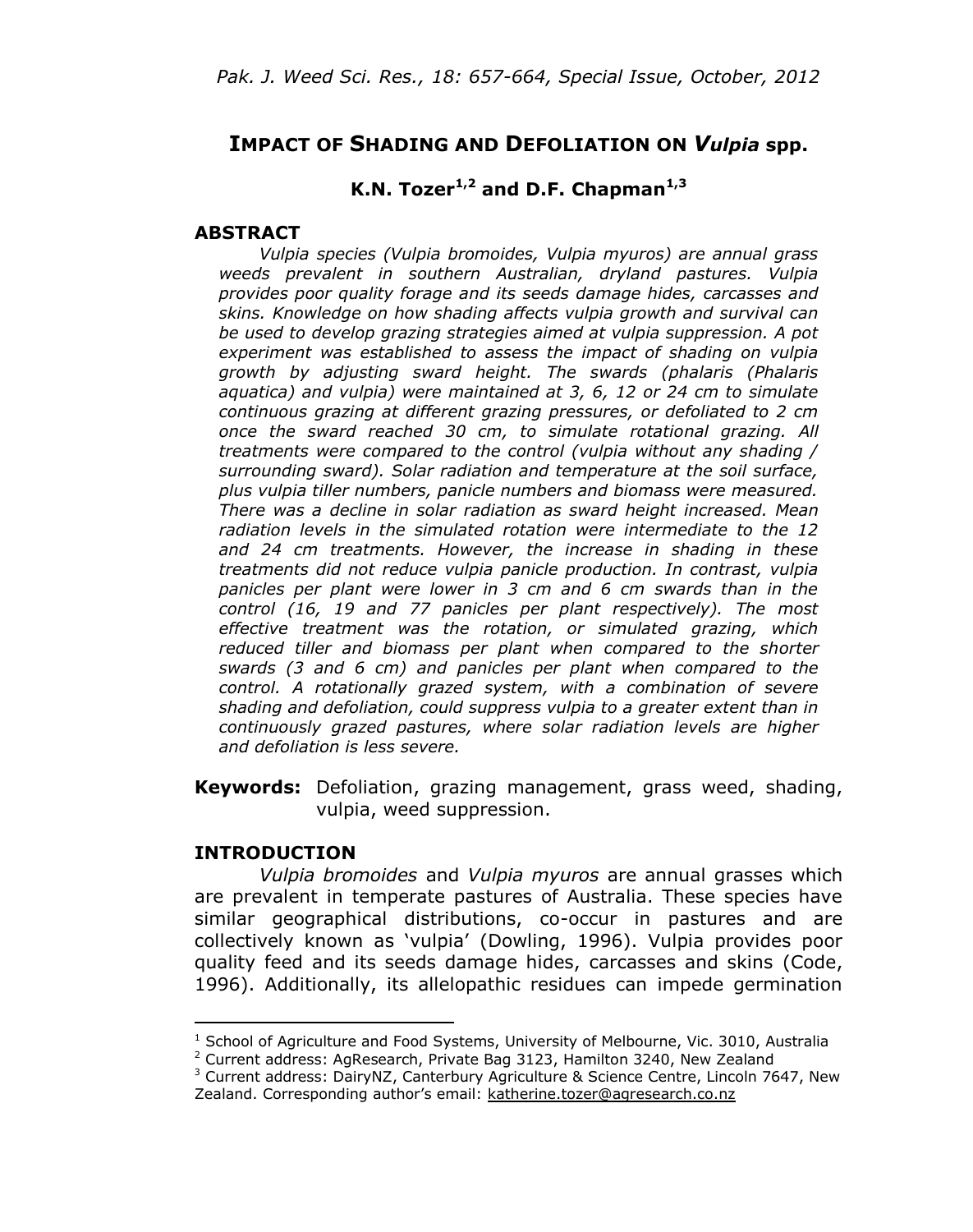and establishment of cereal crops and legumes (An *et al.,* 2007; An *et al.,* 1996).

Knowledge of vulpia ecology can be used to develop management strategies which favour sown perennial species and suppress vulpia. While research has been undertaken on vulpia germination, seedling establishment and interactions with moisture and nutrients, (e.g., Dillon and Forcella, 1984; Dowling, 1996; Ozanne *et al.,* 1969; Scott and Blair, 1987) less is known regarding the impact of shading on vulpia. Shading alone or in combination with severe defoliation can lead to plant mortality and reduce dry matter yield (Goldberg and Werner, 1983; Wong and Stur, 1996). Shading (low light intensity and low red/far red ratio) reduced ryegrass (*Lolium perenne*) vegetative and reproductive tiller production (Bahmani *et al*., 2000). When compared to undefoliated plants, defoliation of phalaris (*Phalaris aquatica*) to 6 cm doubled the percentage of light reaching emerging subterranean clover (*Trifolium subterraneum*) seedlings and increased their seedling weight (Dear *et al*., 1998). Pasture species such as phalaris have a large stature and leaf area and are easily able to overtop and shade vulpia when sward biomass is allowed to accumulate.

Shading can be manipulated in pastures by altering pasture biomass and height, which in turn is dependent on the grazing frequency and intensity. In continuously and intensively grazed pastures, there is less opportunity for sward biomass to accumulate, while in rotationally grazed pastures, sward biomass accumulates before the sward is defoliated to low levels. Under rotational grazing there is the potential for greater shading of vulpia.

To assess the impact of shading on vulpia growth and survival, a controlled microsward experiment was established. Microswards comprising potted phalaris plants surrounding a central potted vulpia plant were subjected to different defoliation regimes to simulate a range of defoliation intensities under continuous and rotational grazing. The hypothesis tested was that the regime with the greatest shading would be the most effective in suppressing vulpia growth and survival.

## **MATERIALS AND METHODS Microsward Preparation**

Vulpia seed (*V. bromoides*) was collected from a property near Vasey, Western Victoria in January, 2002. Vulpia seeds were sown on 10 July 2002 in potting mix in trays and kept in a glasshouse at ambient conditions. Six weeks later, individual seedlings were transplanted into 1.5 L (9 x 9 cm x 18 cm deep) pots containing potting mix. Phalaris (cv. Australian) seeds were sown (2 per pot) on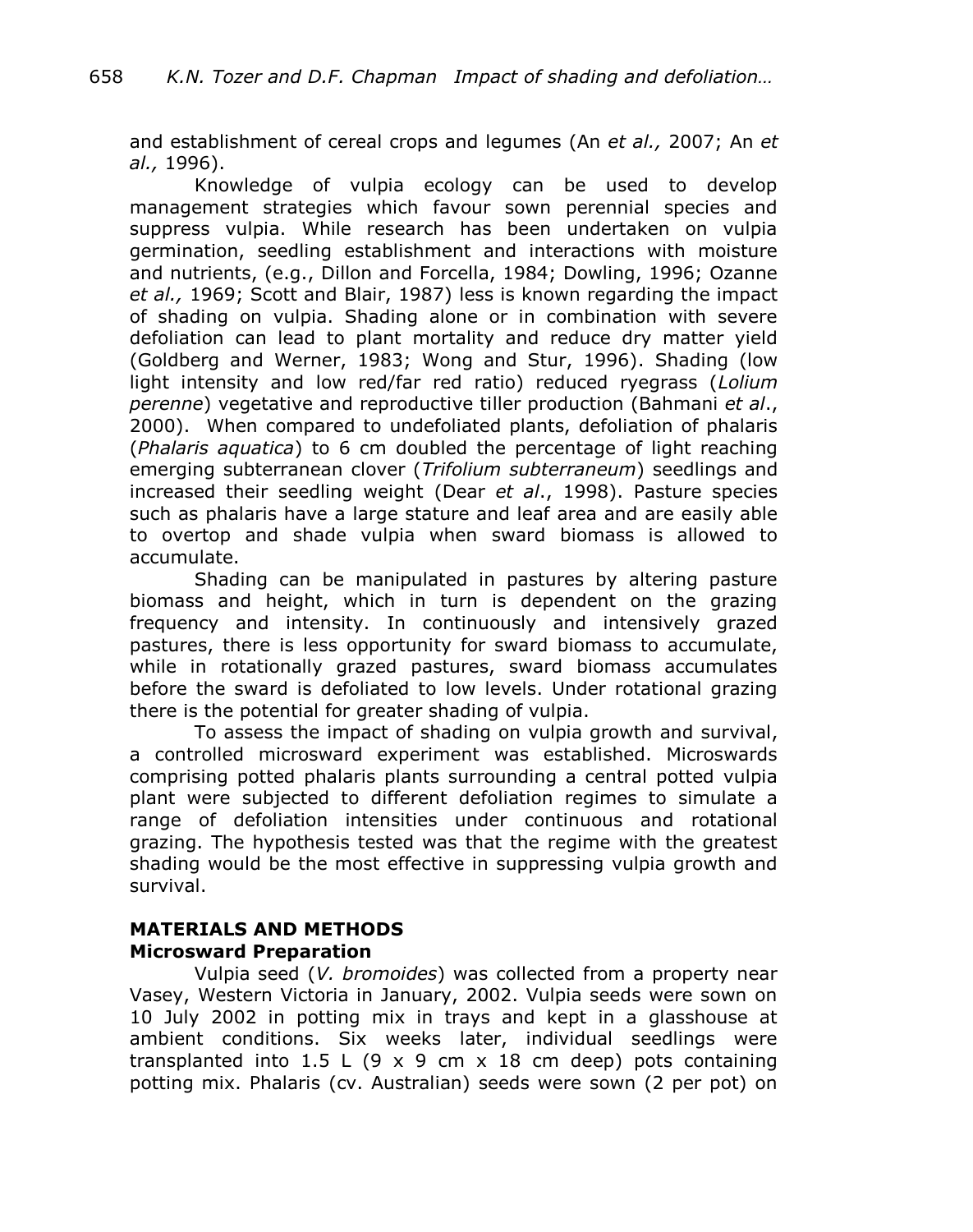15 February 2002. Ten weeks after sowing, plants were transplanted into 1.5 L pots. To ensure that moisture and nutrients were not limiting, plants were grown on a capillary bed which provided subirrigation and slow release fertiliser was added as required according to label recommendations.

On 21 August 2002, a microsward was created by placing a pot of vulpia in the central cell of a  $3 \times 3$  lattice and placing phalaris pots in the eight surrounding cells. Microswards were placed on the capillary bed. By this stage vulpia plants had between three and four leaves and phalaris plants were up to 30 cm in height. Keeping vulpia and phalaris in separate pots assured that root competition was not a confounding factor and that results could be more readily attributed to the different defoliation and solar radiation levels.

#### **Experimental design and treatments**

The study was a randomised, complete block design with ten replicates of each treatment. There were four treatments in which the microswards were 'continuously' defoliated to 3 cm, 6 cm, 12 cm and 24 cm on day one and every seven days thereafter, until the final harvest on 11 December 2002. The increase in plant height during regrowth ranged from 5 to 10 cm per week. A fifth 'rotation' treatment was applied in which the microsward grew to approximately 30 cm in height and was then defoliated to 2 cm. Two defoliation events were possible under this regime, on 4 September and 20 November. There was a sixth control treatment in which vulpia was grown as a single potted plant, without any surrounding phalaris pots (i.e., no shading or defoliation).

#### **Measurements**

At the final harvest, the numbers of tillers and panicles for each vulpia plant were counted. Additionally, vulpia plants were defoliated to ground level and the foliage oven dried for 72 hrs, at 70°C, to obtain dry matter estimates. Air temperature (°C) and solar radiation  $(W/m<sup>2</sup>)$ , both at the soil surface, were logged continuously, once an hour, for one replicate of all treatments. To obtain measurements, probes were placed on the soil surface of a central pot which had been filled with the potting mix but did not contain a vulpia plant. These data were used to obtain the average daily temperature and solar radiation over the experimental period. To convert  $W/m^2$  to MJ/ $m^2$ /day, a daylength of 13 hours was assumed, which was the average day length over the experimental period, based on sunrise and sunset times.

Vulpia tiller and panicle number per plant and plant biomass were analysed with residual maximum likelihood function (REML). Data did not require transformation to normalise the variance. Temperature and solar radiation data were averaged over the experimental period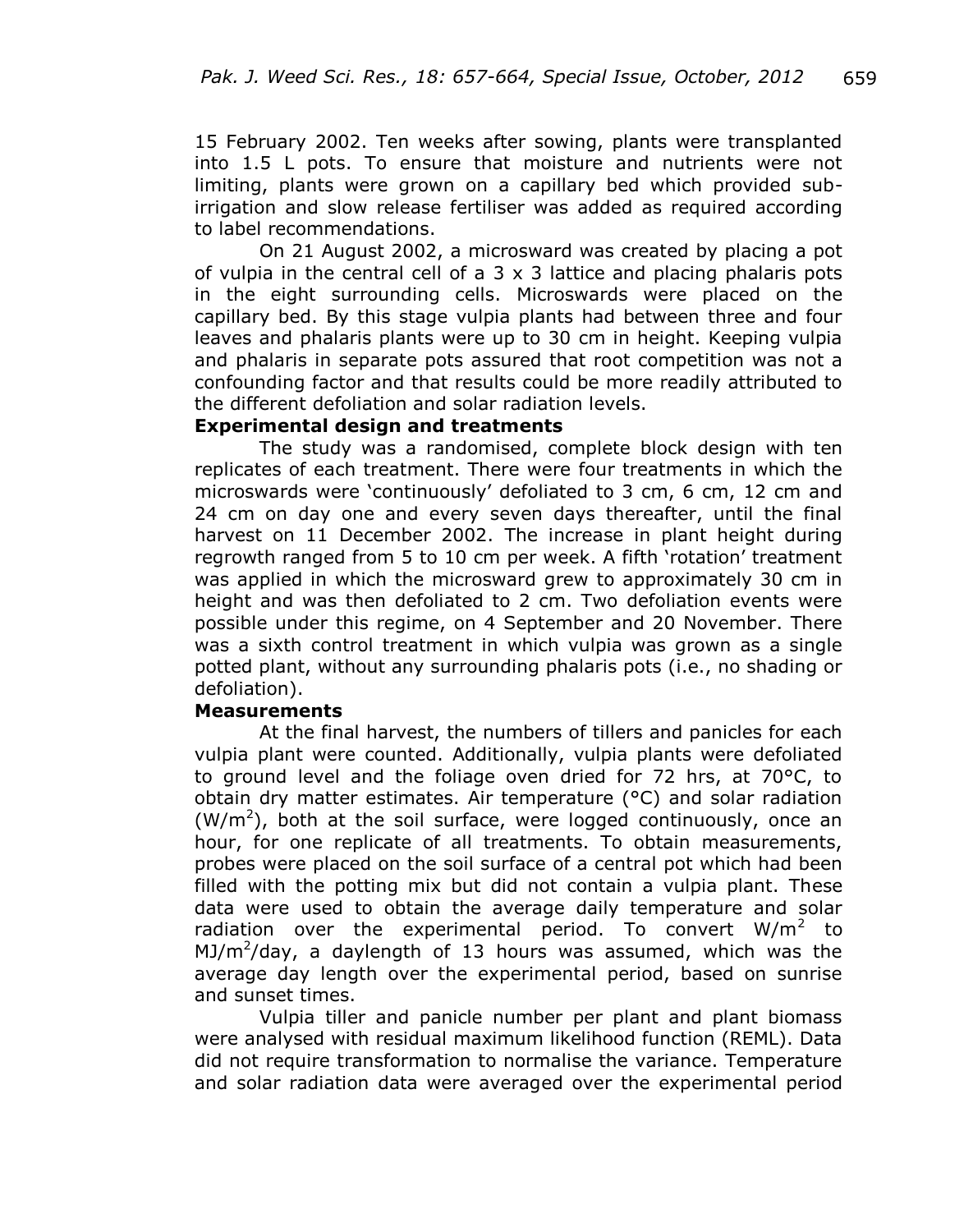(21 August to 11 December 2002). All analyses were performed using the statistical package GenStat 5.42 (GenStat 2000).

#### **RESULTS**

All vulpia plants survived in all treatments, including the control.

## **Table-1. Effect of continuous defoliation to 3 cm, 6 cm, 12 cm, 24 cm, and a simulated rotation treatment, on vulpia tiller number, panicle number, and plant biomass at the final harvest in December 2002.**

| Variable           | 3 cm              | 6 cm                 |            |                         | 12 cm   24 cm   Rotation   Control   P value |                   |         |
|--------------------|-------------------|----------------------|------------|-------------------------|----------------------------------------------|-------------------|---------|
| Tillers/<br>plant  | 524 $\alpha$      | $485$ <sub>ahc</sub> | $491_{ab}$ | 300 $_{\mathsf{cd}}$    | 17 <sub>d</sub>                              | 420 <sub>bc</sub> | < 0.001 |
| Panicles/<br>plant | 15.6 <sub>b</sub> |                      |            |                         | $18.6_{h}$ 37.1 ab 43.1 ab 17.1 b            | 76.6 a            | < 0.001 |
| Plant biomass (g)  | 6.6 <sub>b</sub>  | 8.9 <sub>b</sub>     |            | 9.7 <sub>ab</sub> 7.2 b | 2.4c                                         | 13.6a             | < 0.001 |

Means within the same row with the same letter are not significantly different (P<0.05).



# **Figure 1. Average daily solar radiation (MJ/m<sup>2</sup>/day) and average temperature (°C) at the soil surface, averaged over the duration of the experiment for the control, 3 cm, 6 cm, 12 cm, 24 cm and rotation treatments.**

Increasing defoliation height resulted in less solar radiation reaching the soil surface (Figures 1 and 2). When compared to the control, only 17% of average total solar radiation reached the soil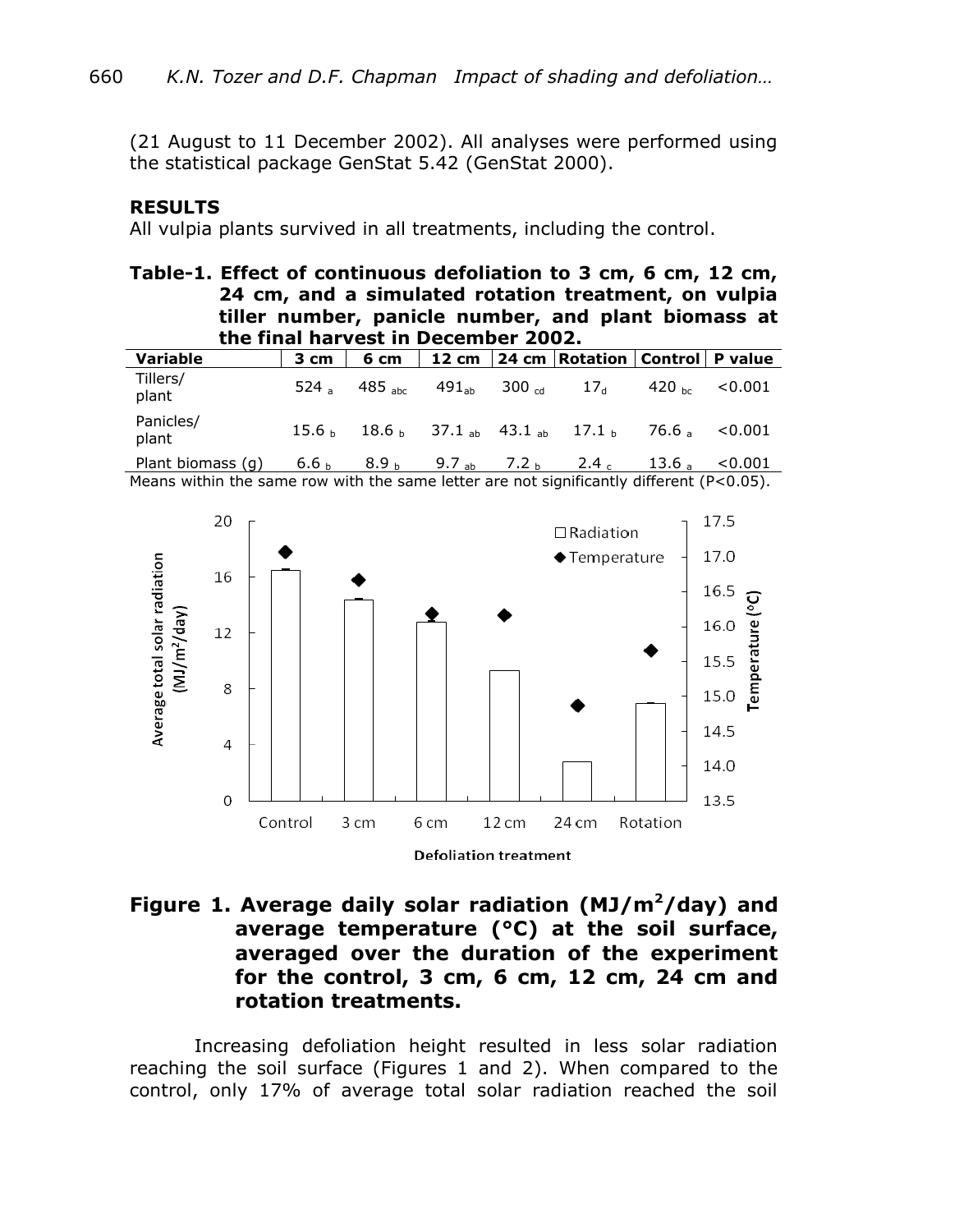surface in the 24 cm treatment. Solar radiation fluctuated in the rotation treatment according to stage of regrowth and dropped to radiation levels similar to in the 24 cm treatment well before the defoliation event on 20 November (Figure 2). Soil surface temperature also declined with increasing defoliation height and average temperature was lowest in the 24 cm treatment (Fig. 1).



**Figure 2. Average daily solar radiation (MJ/m<sup>2</sup>/day) at the soil surface, for the control, 24 cm and rotation treatments.** 

#### **DISCUSSION**

Vulpia growth and panicle production declined with increasing levels of shading. However, at the higher levels of shading (12 cm, 24 cm) such as would occur in some continuously grazed pastures with low grazing intensity, tiller and panicle production were no different to that of the control. Average temperatures declined with increased shading, and were also lower in the 24 cm treatment ( $\approx$  15 °C) than in the control ( $\approx 17^{\circ}$ C). This equated to a 12% reduction in temperature, which was much less than the 83% reduction in solar radiation. Solar radiation would appear to be more important than temperature in determining vulpia growth in this study.

In contrast, minimal shading with severe defoliation (3 cm treatment) resulted in the lowest plant biomass and fewer panicles,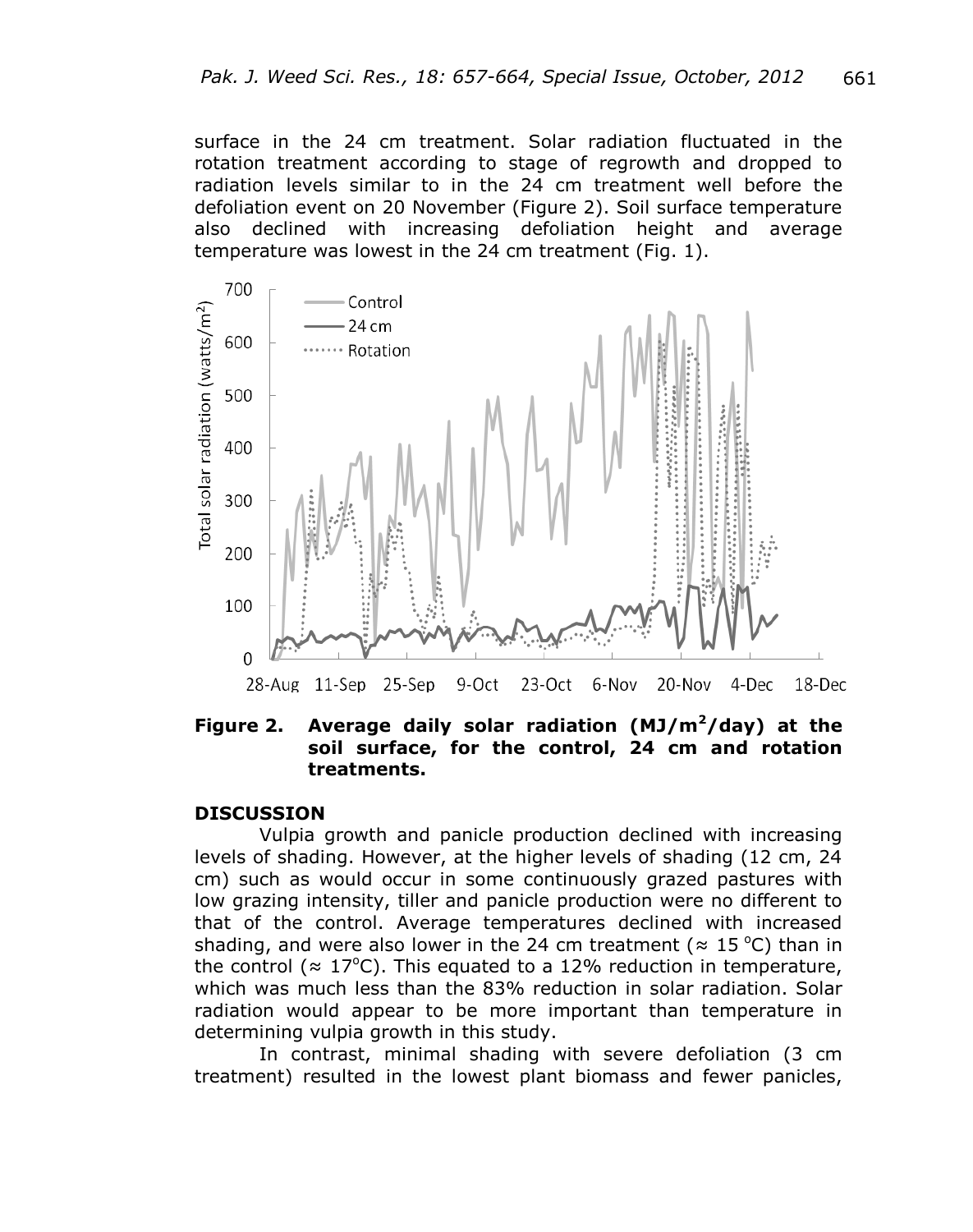but more tillers. This is consistent with field studies. For example, in New South Wales temperate pastures, intense grazing of vulpia increased tiller production (Dowling and Kemp, 1997).

A combination of severe defoliation and severe shading (rotation treatment) led to reductions in all three parameters: smaller plants with fewer panicles and fewer tillers. While reducing vulpia growth will eventually limit its ability to produce seed, preventing or severely suppressing panicle production is essential to eliminate vulpia from pastures in subsequent years.

Results from this microsward study are consistent with Grant and Rumball (1971), who found that barley grass abundance was less in rotationally than continuously grazed pastures. They are also in agreement with a Western Victorian field study in which vulpia was less prevalent, etiolated in appearance and subject to greater mortality in rotationally stocked than continuously stocked pastures (Tozer *et al.* 2008; Tozer *et al.* 2009). Pasture biomass accumulation was much greater in the rotationally stocked treatment (mean 3680 kg DM/ha/yr) than continuously stocked treatment (2120 kg DM/ha/year) in that field experiment (Chapman *et al*. 2003), which would have led to significantly greater shading of weeds occurring at the ground surface in the rotationally grazed pastures.

Interestingly, the combination of severe shading and severe defoliation was insufficient to kill vulpia plants in this study. There are at least two possible reasons for this. Firstly, water and nutrients were not limiting factors in this study. This is in contrast to the situation encountered in pastures, where plants are often subject to multiple stresses, including nutrient deficiencies, water deficits and shading or extreme heat. They are also subjected to defoliation and damage through trampling, dung deposition and insect damage. It is most likely that the combination of a number of these stresses, rather than shading and defoliation alone, causes vulpia mortality in temperate Australian pastures. Secondly, vulpia plants were six weeks old when treatments were imposed, and they may have been more susceptible to shading at an earlier stage. For example, mortality of *Vulpia ciliata* was particularly high during seedling emergence before the radicle had extended 2 mm (Carey & Watkinson 1993).

## **CONCLUSION**

While shading or severe defoliation suppresses vulpia growth and/or panicle production, the greatest suppression occurs with a combination of shading and severe defoliation. However, these two combined stresses are insufficient to kill vulpia when moisture and nutrients are not limiting plant growth. Grazing strategies that allow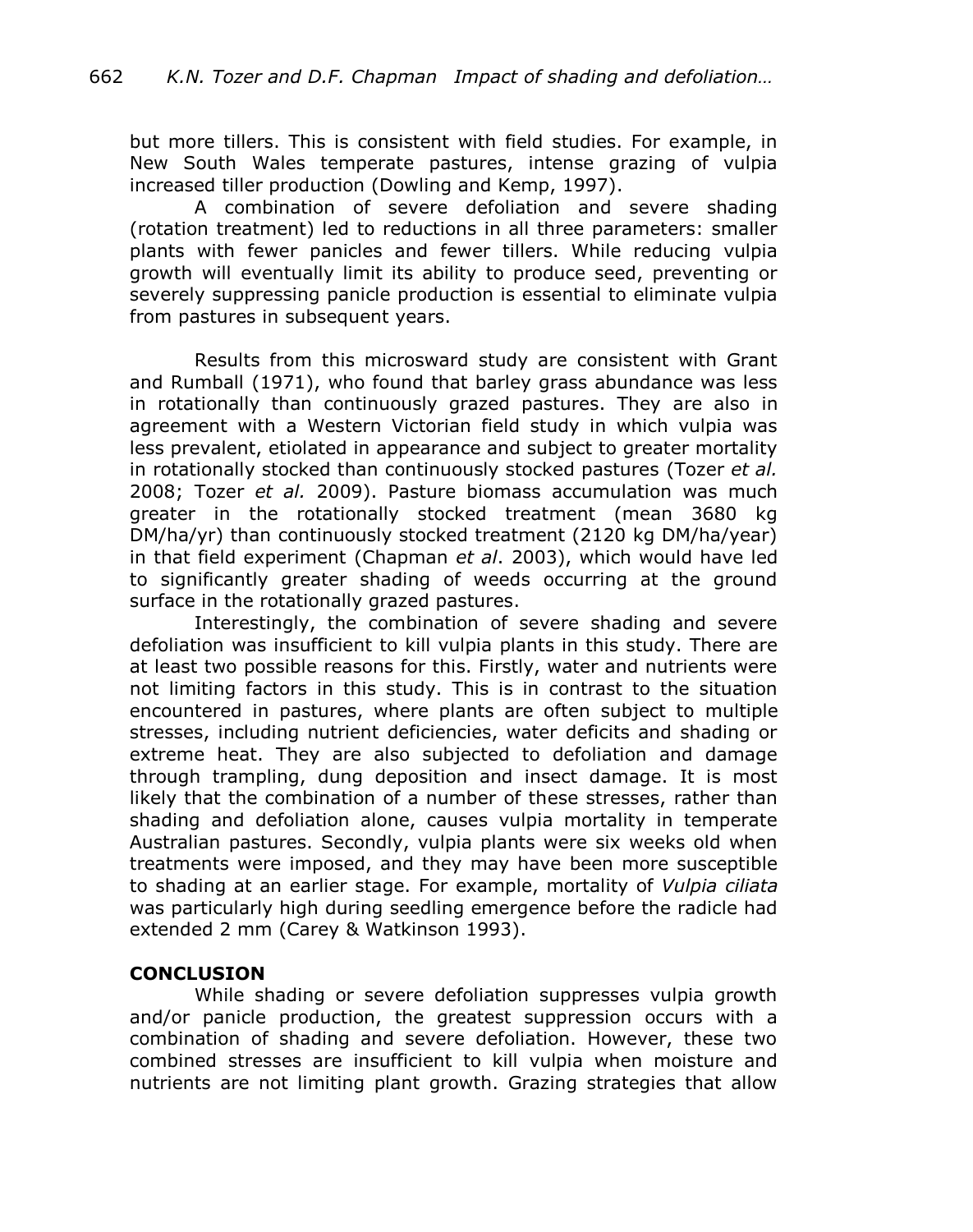the accumulation of pasture biomass to increase shading of vulpia followed by severe defoliation have potential to suppress vulpia in perennial pastures.

## **ACKNOWLEDGEMENTS**

Thanks to Gavin Kearney for assistance with the statistical analyses and staff at the Burnley Campus of the Melbourne School of Land and Environment, The University of Melbourne, for assistance with microsward maintenance. This project was funded by the Australian CRC for Weed Management Systems.

### **REFERENCES CITED**

- An, M., J.E. Pratley, T. Haig. 1996. Field application of vulpia phytotoxicity management: A case study. In: Proc.  $8<sup>th</sup>$  Aus. Agron. Conf., p. 616.
- An, M., J. Pratley, H.W. Wu and D.L. Liu. 2007. Deterioration of pasture quality due to allelopathy: the Australian experience. Allelopathy J. 19: 37-47.
- Bahmani, I., C. Varlet Grancher, L. Hazard, C. Matthew, M. Betin, A. Langlais, G. Lemaire and E.R. Thom. 2000. Post-flowering tillering in contrasting light environments of two New Zealand perennial ryegrass cultivars with different perennation strategies. Grass & Forage Sci. 55: 367-371.
- Carey, P.D., and A.R. Watkinson. 1993. The dispersal and fates of seeds of the winter annual grass *Vulpia ciliata*. Journal of Ecology 81: 759-767.
- Chapman, D.F., M.R. McCaskill, P.E. Quigley, A.N. Thompson, J.F. Graham, D. Borg, J. Lamb, G. Kearney, G.R. Saul, S.G. Clark. 2003. Effects of grazing method and fertiliser inputs on the productivity and sustainability of phalaris-based pastures in western Victoria. Australian Journal of Experimental Agriculture 43: 785-798.
- Code, G.R. 1996. Why vulpia is a problem in Australian agriculture. Plant Protec. Quart. 11: 202- 204.
- Dear, B.S., P.S. Cocks, E.C. Wolfe and D.P. Collins. 1998. Established perennial grasses reduce the growth of emerging subterranean clover seedlings through competition for water, light, and nutrients. Aus. J. Agric. Res. 49: 41-51.
- Dillon, S.P., and F. Forcella. 1984. Germination, emergence, vegetative growth and flowering of two silvergrasses, *Vulpia bromoides* (L.) S. F. Gray and *Vulpia myuros* (L.) C. C. Gmel. Aus. J. Bot. 32: 165-175.
- Dowling, P.M. 1996. The ecology of vulpia. Plant Protec. Quart. 11: 204-206.